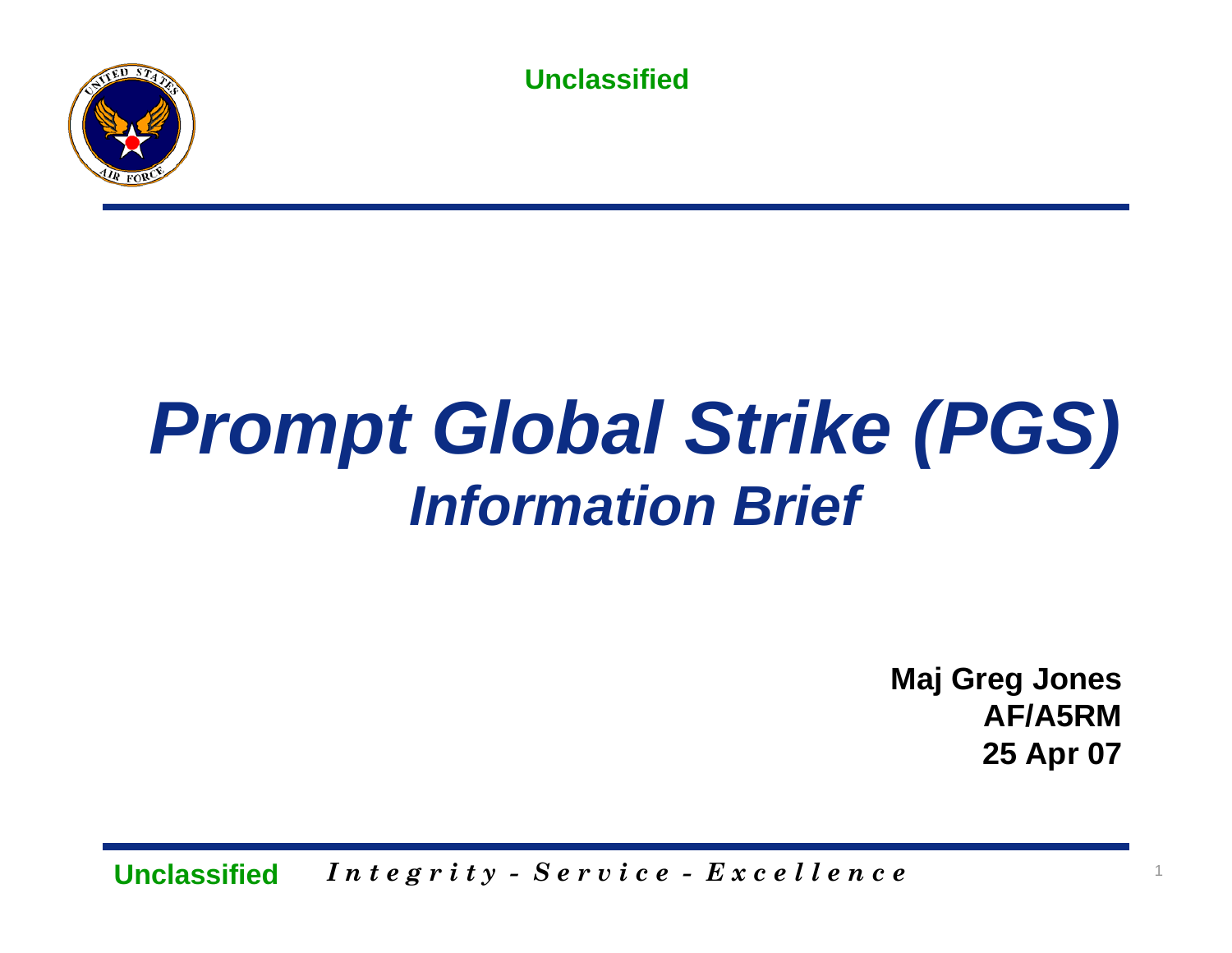

## *Prompt Global Strike (PGS)*

### **PGS addresses the capability gap to:**

- Strike globally
- Precisely
- Rapidly
- **With kinetic effects**
- **Against high-payoff time-sensitive targets**
- **Regardless anti-access threats**
- **With a Conventional Weapon**
- The capability gap is identified in the PGS Initial Capability **Document**
	- Only option today: Pre-positioned forces or nuclear response **(ICBMs and SLBMs)**
	- **It is not "weapons from space"**

#### **I a** *value targets worldwide* a set of the set of  $\mathbb{R}$ *PGS is a USSTRATCOM priority that provides rapid conventional strike capability for anti-access and high*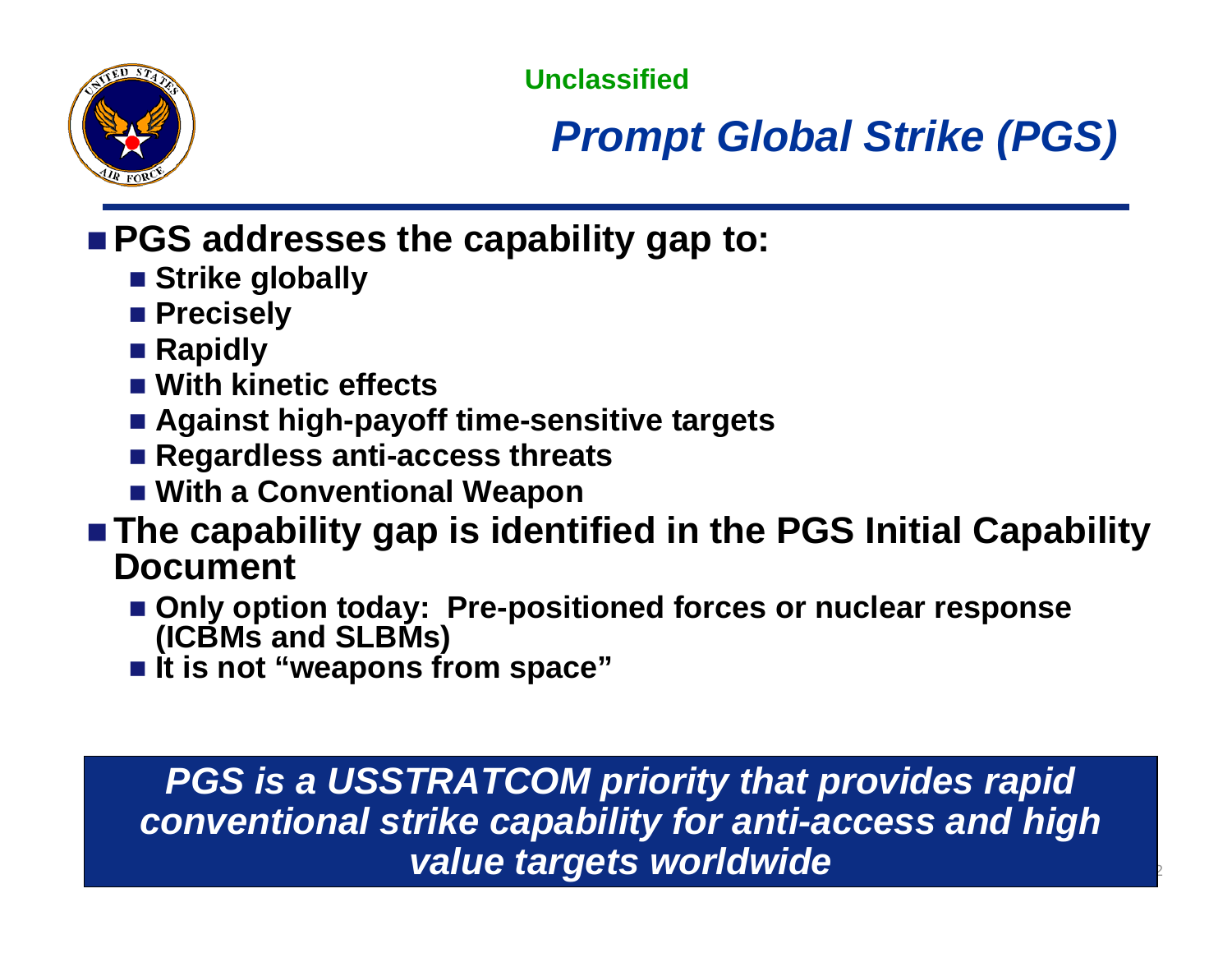

## *Nuclear Posture Review*



**"I see a great need for a capability that can reach anywhere in the world under an hour...with precise effects."**

**CDRUSSTRATCOM Feb 05**

*Integrity - Service - Excellence* 3 **Unclassified**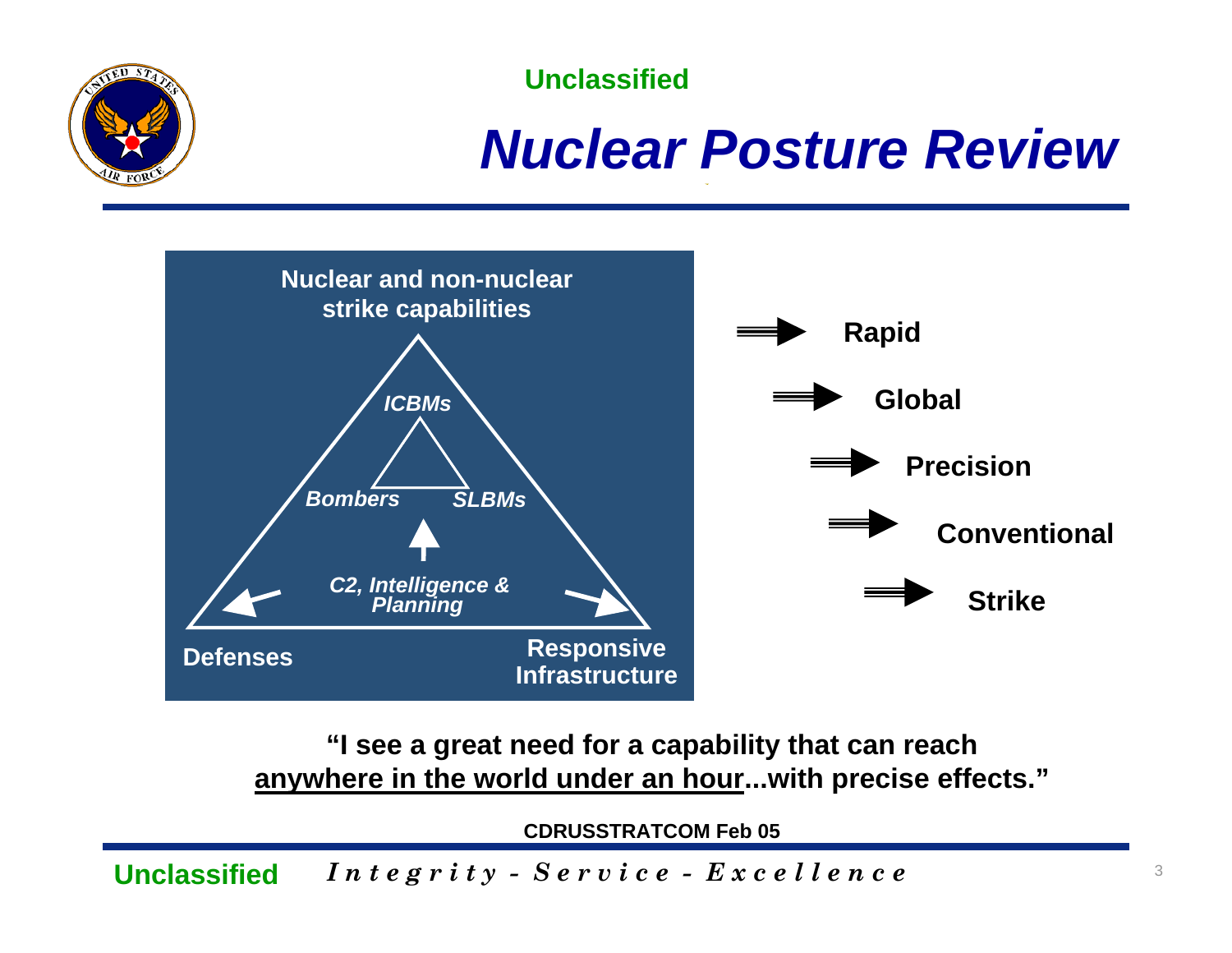

## *PGS Capability Gap*

#### **Gap identified by:**

- **USSTRATCOM Integrated Priorities List**
- **2006 Air Force Capabilities Review and Risk Assessment**
- **Air Force and Joint studies and directives reflected in JROC-approved PGS mission needs statement, May 2003 & JROC-approved PGS ICD, Jul 2006**

*I n t e g r i t y - S e r v* <sup>4</sup> *i c e - E x c e l l e n c e The Air Force is working closely w/ USSTRATCOM to fill the PGS capability gap*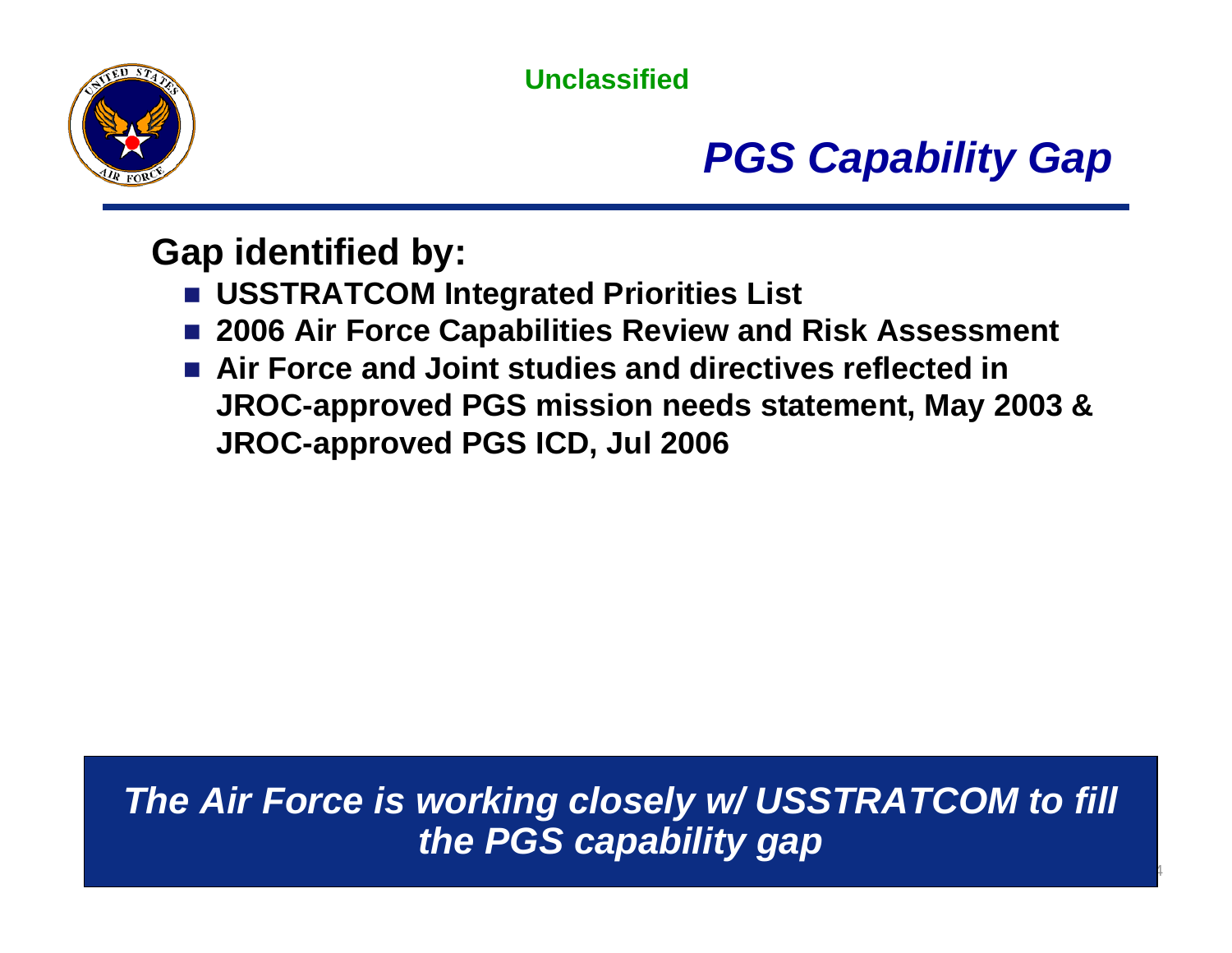

## **Unclassified***Critical Capabilities Identified in the PGS Initial Capabilities Document*

- **(1) Global The capability to strike any target set in the world; simultaneously in multiple theaters**
- **(2) Prompt The capability to strike any target set in minutes to hours with no or unambiguous warning**
- **(3) Precise The capability to accurately strike the target and achieve the desired effects**
- **(4) Range of Effects Provide full spectrum effects to influence, dissuade, disrupt or defeat without resorting to nuclear fission or fusion weapons**
- **(5) Counter Anti-Access The ability to penetrate or circumvent anti-access capabilities (military and political), as necessary**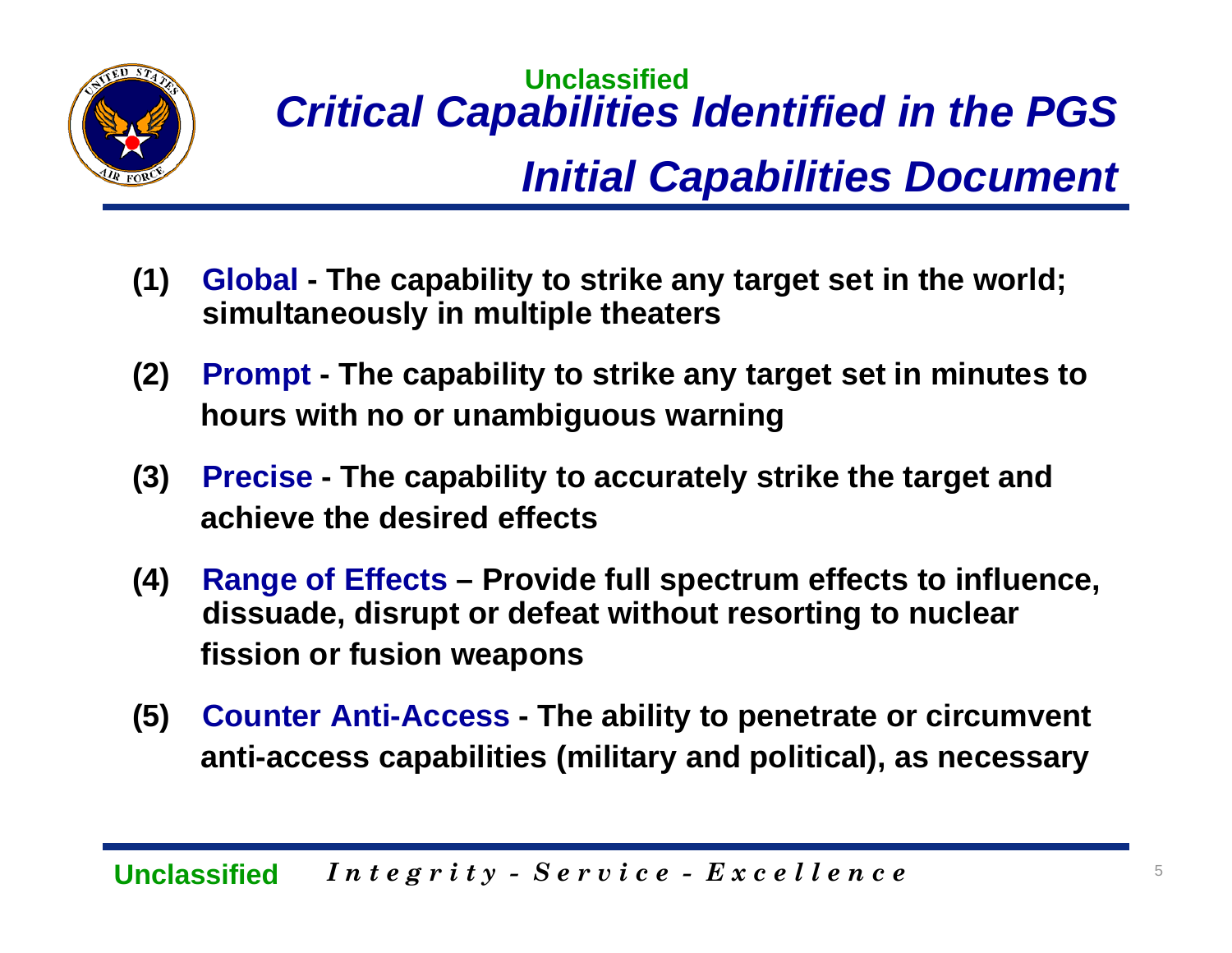

## *Air Force PGS initiatives*

- AF is currently working two interrelated initiatives to **address the PGS capability gap** 
	- **(1) AFSPC engaged in a PGS technology demo program** 
		- **Designed to evolve, mature, and integrate critical PGS technologies**
		- Supports the Command's vision for fielding a mid-term **(FY14/15) Conventional Strike Missile (CSM) capability**
		- As envisioned, CSM will use existing commercial/excess rocket **motors to boost a medium-lift to drag hypersonic glide vehicle**
		- Capable of dispensing requalified off-the-shelf munitions at **global ranges from the CONUS**
	- **(2) PGS Analysis of Alternatives (AoA) is a joint study led by AFSPC**
		- **Scheduled for completion in Mar 08**
		- **Examines long-term (FY2020 and beyond) materiel solutions**

*Two phased approach addressing the mid and far term* 

*I n t e g r i t y - S e r v* <sup>6</sup> *i c e - E x c e l l e n c e*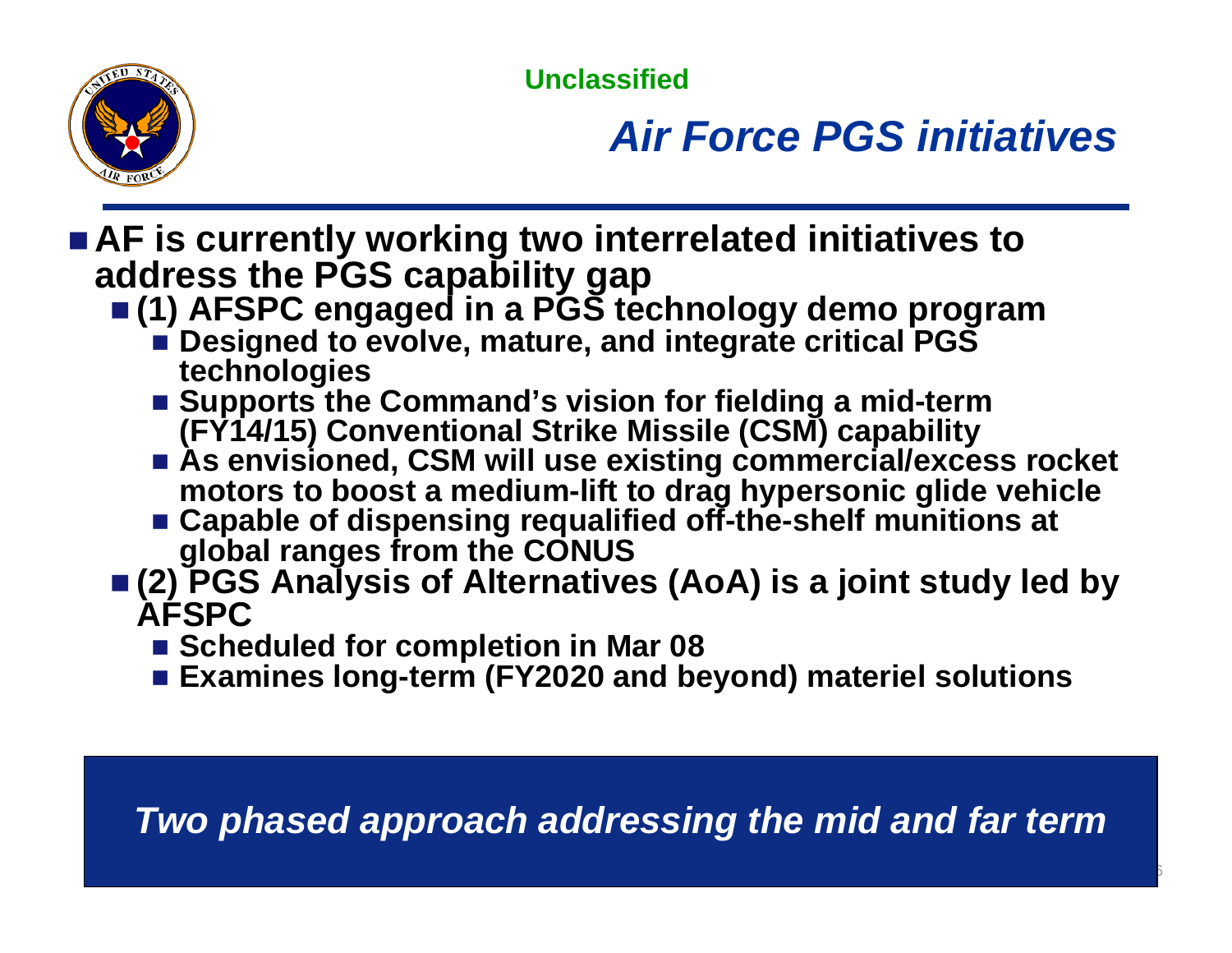

*Conventional Strike Missile (CSM)*

- **CSM is AFSPC/CC's vision to deliver a limited PGS capability**
	- **AFSPC Demonstration Program**
	- **Uses commercial/excess rocket motors with proven avionics, transitions to a "family of motors" derived launch platform**
	- **Leverage demo technologies from hypersonic flight tests**
	- **Utilize existing off-the-shelf weapons**
	- **Potential for residual capability**
- **CDR/USSTRATCOM, "very excited…do it faster…keep it simple…integrate CSM into testimony and posture statements."**

## *CSM is AFSPC/CC's vision (material solution) to fill the USSTRATCOM JROC validated PGS gap by 2014*

*I n t e g r i t y - S e r v* <sup>7</sup> *i c e - E x c e l l e n c e* **Unclassified**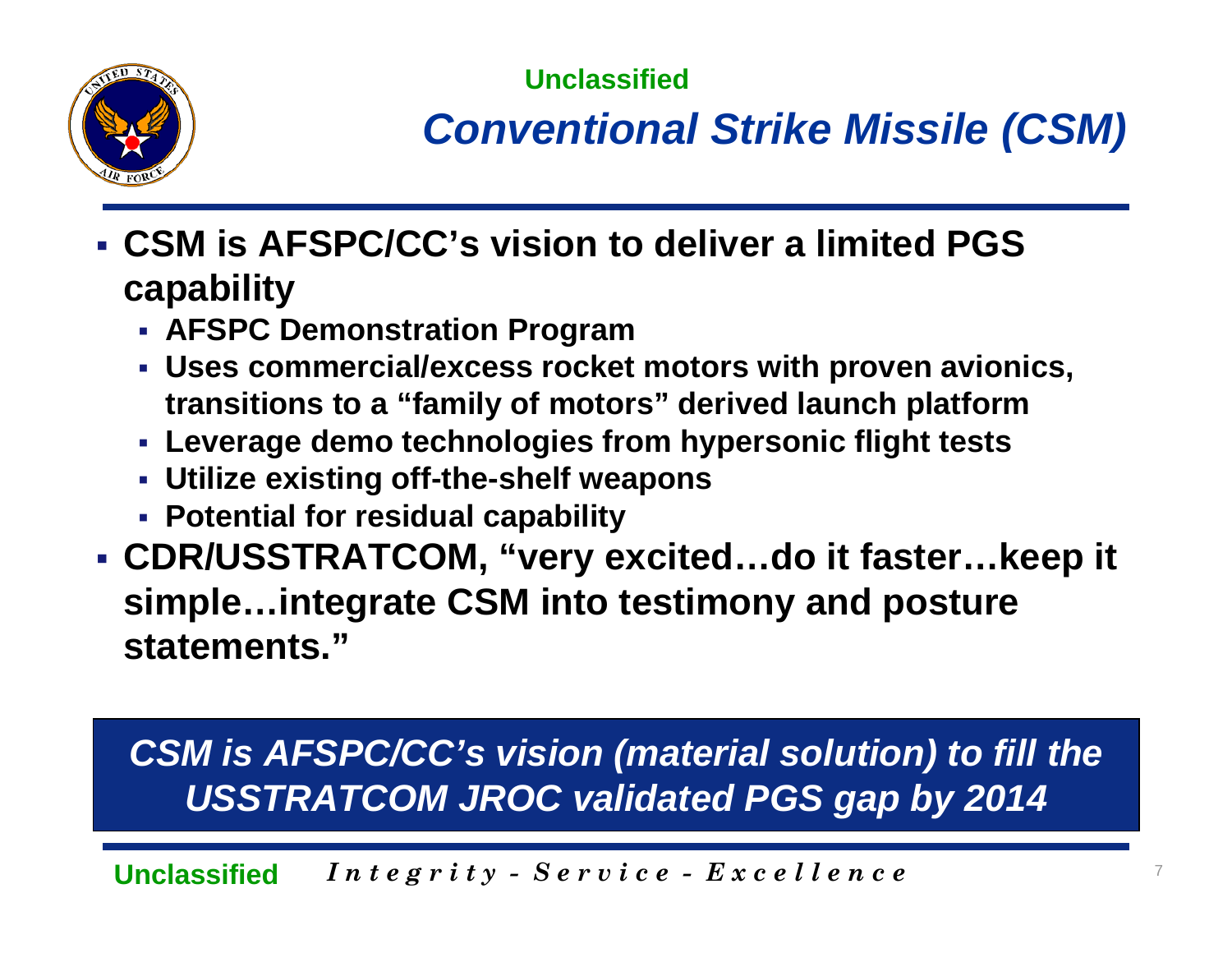

## *Nuclear vs Conventional Signatures*

- **Geographically separate basing (Coastal vs Northern tier)**
- **On-site inspections**
- **Nuclear-conventional firewalls -- unique/separate C2**
- **Non-provocative mission planning**
- **Unique trajectories**

#### *Packaging a suite of mitigating measures*

 $In the$   $g \,ri \,i \,y - S \,e \,rv \,i \,ce - E \,x \,ce \,el \,le \,n \,ce$ **Unclassified**